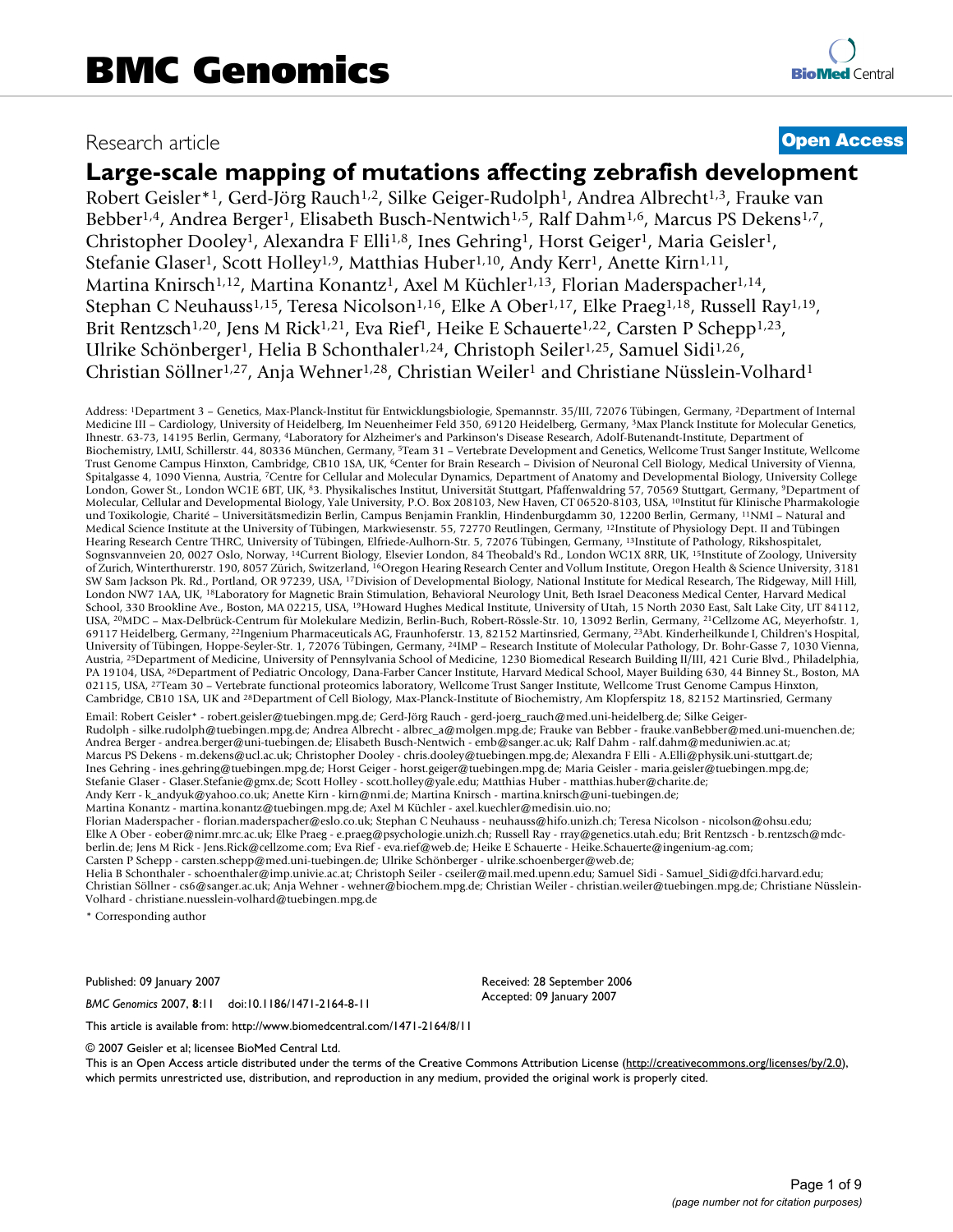#### **Abstract**

**Background:** Large-scale mutagenesis screens in the zebrafish employing the mutagen ENU have isolated several hundred mutant loci that represent putative developmental control genes. In order to realize the potential of such screens, systematic genetic mapping of the mutations is necessary. Here we report on a large-scale effort to map the mutations generated in mutagenesis screening at the Max Planck Institute for Developmental Biology by genome scanning with microsatellite markers.

**Results:** We have selected a set of microsatellite markers and developed methods and scoring criteria suitable for efficient, high-throughput genome scanning. We have used these methods to successfully obtain a rough map position for 319 mutant loci from the Tübingen I mutagenesis screen and subsequent screening of the mutant collection. For 277 of these the corresponding gene is not yet identified. Mapping was successful for 80 % of the tested loci. By comparing 21 mutation and gene positions of cloned mutations we have validated the correctness of our linkage group assignments and estimated the standard error of our map positions to be approximately 6 cM.

**Conclusion:** By obtaining rough map positions for over 300 zebrafish loci with developmental phenotypes, we have generated a dataset that will be useful not only for cloning of the affected genes, but also to suggest allelism of mutations with similar phenotypes that will be identified in future screens. Furthermore this work validates the usefulness of our methodology for rapid, systematic and inexpensive microsatellite mapping of zebrafish mutations.

#### **Background**

Large-scale mutagenesis screens in the zebrafish employing the mutagen ENU have isolated several hundred mutant loci that represent putative developmental control genes [1,2]. In order to realize the potential of such screens, systematic genetic mapping of the mutations is necessary. Genome scanning by bulked segregant analysis with microsatellite markers is the method of choice for such purposes, as a rough map position can be quickly obtained [3,4]. In the zebrafish it is easy to perform mapcrosses against a polymorphic reference line, followed by brother-sister matings among the F1 generation. Linkage to a microsatellite marker can then be found by comparing the band intensities of marker alleles in a pool of mutant F2 individuals with a pool of their wildtype siblings. Because full sibships are analyzed the genetic distance between the mutant locus and a microsatellite can be determined by a simple count of recombinations.

The established reference map for the zebrafish genome is the MGH map [5-7] which was generated by scoring 3,881 microsatellite markers (all of them CA repeats) on a panel of 48 diploid F2 fish of an India × AB reference cross. It covers 2,295 centimorgans (cM) at a resolution of 1.2 cM. Because the MGH markers do not necessarily show a usable polymorphism in reference crosses of Tü × WIK our first task was to identify markers that could be used in such a cross.

#### **Results and discussion** *Selection of markers for genome scanning*

Two sets of microsatellite markers for scanning the genome were developed in parallel with the mutant mapping effort. The starting point was the testing of 314 markers for polymorphism in Tü × WIK crosses [8]. 72 markers (3 per chromosome) were selected that showed a polymorphism between Tü and WIK, with bands easily distinguishable on agarose gels, in at least three out of five reference crosses (zebrafish genome scan set version 1, or G1). Additional markers from the MGH map that had shown a robust polymorphism in fine-mapping experiments were subsequently added, while markers that never gave any confirmed linkage in our experiments or that were omitted from the MGH map were removed from our set, eventually resulting in the G4 set of 192 markers [9]. An alternate set of markers was generated by testing another 1,092 microsatellite markers from the MGH map in five reference crosses. 178 of these markers were polymorphic in all five reference crosses. Together with 14 additional markers these were selected for the H2 set of 192 markers (Table 1).

The average distance between markers of the G4 set is 11.6 cM, and all distances are smaller than 36 cM, except for a 71.1 cM interval on LG21 (between Z4425 and Z1497). Within this particular interval few MGH markers are available, and no suitably polymorphic marker could be identified in our reference crosses. For the H2 set the average distance is 11.5 cM, and all distances are smaller than 53.8 cM, except for a 83.3 cM interval on LG21. The more uneven chromosomal distribution of markers in the H2 set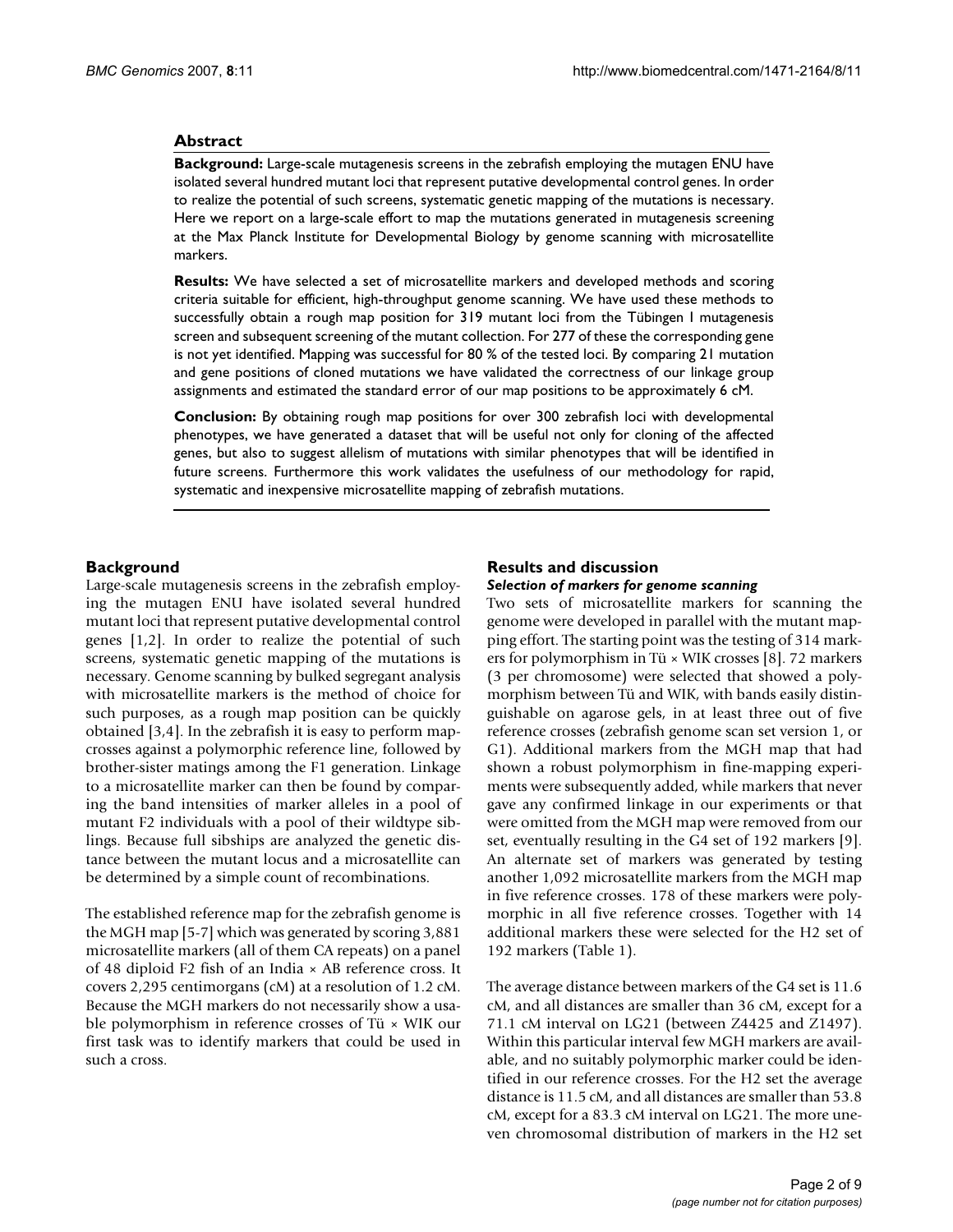| Table 1: Sets of microsatellite markers used for scanning the zebrafish genome |  |
|--------------------------------------------------------------------------------|--|
|--------------------------------------------------------------------------------|--|

|                 | LG Marker set G4                                                                  | Marker set H2                                                                       |  |  |  |
|-----------------|-----------------------------------------------------------------------------------|-------------------------------------------------------------------------------------|--|--|--|
|                 | Z4593, Z9394, Z5508, Z1705, Z1351, Z9704, Z11464, Z6802,<br>Z1781                 | Z11913, Z6384, Z9977, Z6415, Z7287, Z9395, Z22319, Z10978,<br>ZI 1618               |  |  |  |
| 2               | Z7634, Z4662, Z3430, Z1406, Z6617, Z1703, Z20550                                  | Z13620, Z7361, Z9361, Z13281, Z21490, Z7678, Z10302, Z22544                         |  |  |  |
| 3               | Z872, Z8208, Z15457, Z9964, Z11227, Z3725, Z20058, Z6019                          | Z8364, Z9843, Z7419, Z8681, Z9662                                                   |  |  |  |
| 4               | Z1525, Z9920, Z21636, Z7490, Z984                                                 | Z7629, Z10983, Z23058, Z9319, Z17278, Z6503, Z11566                                 |  |  |  |
| 5               | Z15414, Z11496, Z6727, Z10456, Z1390, Z3804, Z14143, Z4299,<br>Z <sub>1202</sub>  | Z6916, Z9106, Z9109, Z9969, Z7313, Z7291, Z22523, Z21290,<br>Z10484, Z7318, Z13304  |  |  |  |
| 6               | Z740, Z13275, Z880, Z6624, Z10183, Z5294, Z13614, Z7666,<br>Z4297, Z1680          | Z15448, Z8447, Z22253, Z13328, Z8245, Z9254, Z6330, Z9652,<br>Z17248, Z9230, Z21901 |  |  |  |
| 7               | Z3273, Z10785, Z1206, Z4706, Z1182, Z1059, Z8156, Z1239,<br>Z13880, Z13936, Z5563 | Z7479, Z7555, Z7069, Z8975, Z8540, Z6273, Z10451, Z22628                            |  |  |  |
| 8               | Z1634, Z1068, Z4323, Z13412, Z21115, Z789, Z10929, Z3526                          | Z7962, Z11492, Z21483, Z10121, Z11946, Z23039, Z23009                               |  |  |  |
| 9.              | Z1777, Z6268, Z4673, Z5080, Z1805, Z20031, Z10789, Z4577                          | Z22173, Z9923, Z6845, Z9439, Z6574, Z6336, Z9975                                    |  |  |  |
| $\overline{10}$ | Z9199, Z6410, Z8146, Z13632, Z1145, Z9701, Z3260                                  | Z6648, Z22661, Z8318, Z9574, Z8705, Z7558, Z15444                                   |  |  |  |
| $\mathbf{H}$    | Z10919, Z3362, Z13411, Z1393, Z3527, Z1590                                        | ZI 1865, Z7657, ZI 1067                                                             |  |  |  |
| 12              | Z1778, Z21911, Z1473, Z4188, Z1358                                                | Z7409, Z8755, Z8460, Z10225, Z22666, Z6442, Z7834, Z20142,<br>Z11903                |  |  |  |
| $\overline{13}$ | Z1531, Z5643, Z6104, Z13611, Z5395, Z1627, Z7102, Z6657,<br>Z1826, Z6007          | Z10513, Z9049, Z11695, Z22022, Z20208, Z20379, Z9357, Z8617,<br>Z11459              |  |  |  |
| $\overline{14}$ | Z1523, Z5436, Z1536, Z5435, Z4203, Z22107, Z1226, Z3984,<br>Z1801                 | Z6545, Z8471, Z11694, Z9720, Z4592, Z20663, Z20214, Z9789,<br>Z11837                |  |  |  |
| 15              | Z6312, Z6712, Z21982, Z4396, Z11320, Z13230, Z13822, Z7381,<br>Z5223              | Z20627, Z21452, Z22027, Z11323, Z7070, Z6024, Z13927                                |  |  |  |
| 16              | Z3741, Z21155, Z6365, Z10036, Z1215, Z4670                                        | Z10217, Z10671, Z11452, Z20177, Z6329, Z6240, Z6293, Z7956,<br>Z20704               |  |  |  |
| 17              | Z4268, Z1490, Z22083, Z22674, Z9847, Z1408, Z4053                                 | Z7625, Z9179, Z8862, Z9633, Z9830, Z13631, Z13643                                   |  |  |  |
| 8               | Z1136, Z1144, Z13329, Z8488, Z10008, Z3558, Z9154, Z5321                          | Z14136, Z9484, Z8525, Z7142, Z13260, Z14011                                         |  |  |  |
| $ 9\rangle$     | Z4009, Z160, Z3782, Z3816, Z11403, Z6661, Z7926, Z1803                            | Z1544, Z22649, Z22818, Z13773, Z6079, Z13727, Z9050, Z7265,<br>Z10273               |  |  |  |
| 20              | Z9334, Z10056, Z11841, Z3964, Z7158, Z3954, Z22041, Z8554,<br>Z4329               | Z10177, Z17204, Z10901, Z10756, Z7568, Z6973                                        |  |  |  |
| 21              | Z3476, Z1274, Z4492, Z10960, Z4425, Z1497, Z4074                                  | Z6174, Z6243, Z8230, Z9728, Z9236, Z20446, Z6087                                    |  |  |  |
| 22              | Z1148, Z10673, Z9402, Z230, Z10321, Z21243                                        | Z6613, Z10028, Z10324, Z11262, Z20168, Z21507, Z21252, Z11679                       |  |  |  |
| 23              | Z8945, Z4003, Z15422, Z4421, Z3157, Z176, Z1773                                   | Z8362, Z11495, Z20643, Z7550, Z11391, Z14008                                        |  |  |  |
| 24              | Z5075, Z1584, Z5413, Z23011, Z3399, Z22375, Z5657, Z3901                          | Z7349, Z10961, Z10458, Z13695, Z10529, Z6438, Z21908, Z6296,<br>Z7132, Z9673        |  |  |  |
| 25              | GOF15, Z1378, Z3490, Z5669, Z1462                                                 | Z21929, Z21722, Z13232, Z15480, Z10010, Z10578, Z21181                              |  |  |  |

The G4 marker set [9] and the newly developed H2 marker set each consist of 192 microsatellite markers from the MGH map [5][6] which we selected for genome scanning in Tü × WIK crosses and electrophoresis on agarose gels. Up to two genome scans per mutation were performed with the G4 set (or its earlier versions). If no linkage could be confirmed and sufficient material was available, another two scans were subsequently performed with the H2 set. Additional markers from the MGH map were occasionally employed for scoring of mutant individuals. LG: linkage group.

reflects the fact that frequently the best markers available were already used in the G4 set.

one G4 or H2 marker (not shown if the closest flanking markers were selected from outside the sets).

Our mapping methodology as described below can theoretically detect significant linkage over a distance of approximately 36 cM (assuming the genotyping of 48 mutant individuals). However, since the LOD score is proportional to the number of individuals scored, this range can be easily increased by adding more mutant individuals if a linkage is questionable. Our marker sets therefore cover the genome adequately to detect significant linkage with the great majority of mutant loci. All the mutant loci mapped in this work have confirmed linkage to at least

#### *Mapping of mutant loci*

We report here on the mapping of 319 mutant loci identified in the ENU-based Tübingen I mutagenesis screen [1,2] and subsequent screening among the mutant collection (Additional file 1). For 42 of the loci the corresponding genes have already been identified by other researchers, as listed by the ZFIN database [10]; they are included as controls for our mapping procedure (see below). Not included are 70 successfully mapped loci for which the corresponding genes were already published by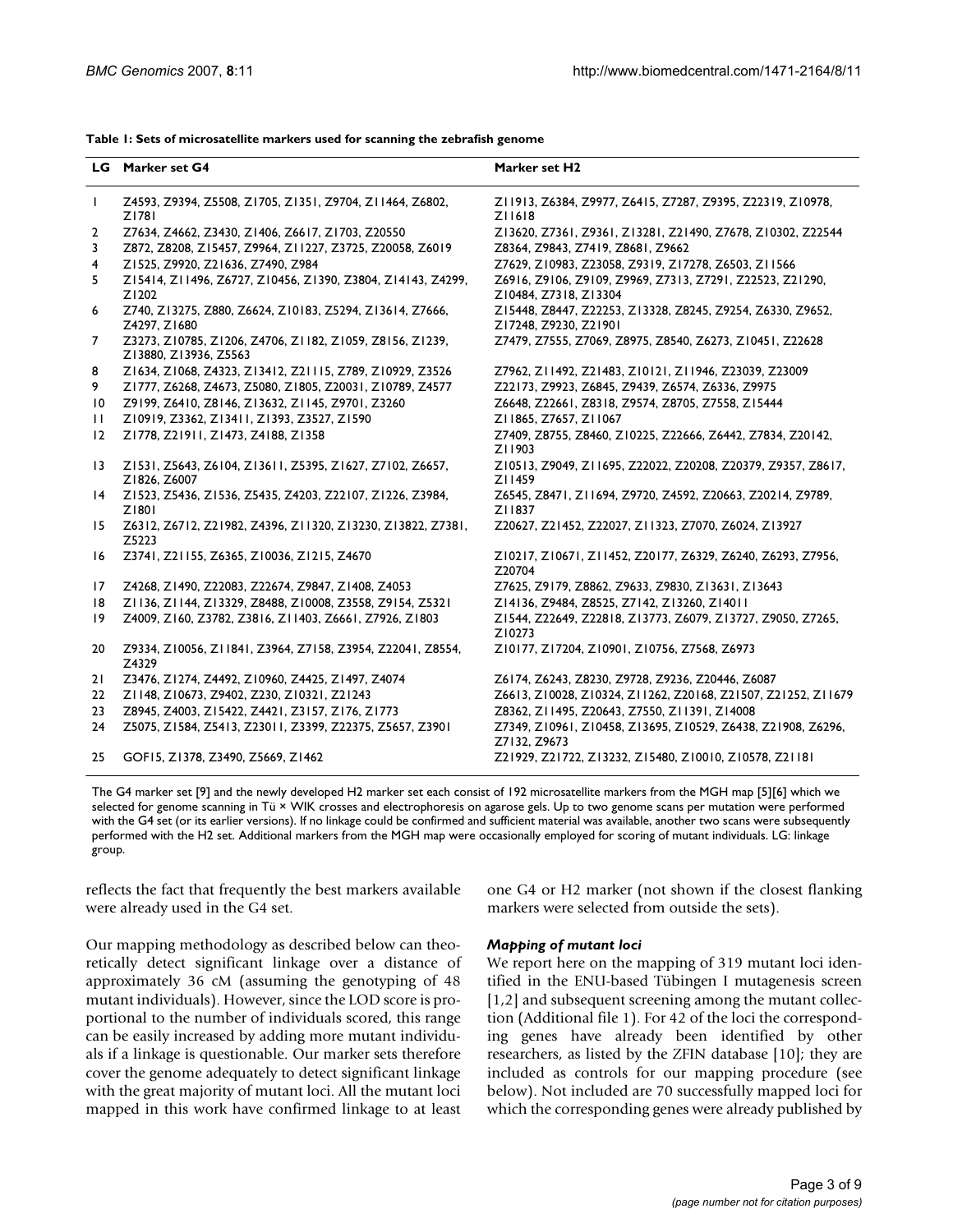ourselves or such a publication is in preparation, or the carriers of which were lost after mapping.

For each mutation we crossed mutant carriers against the polymorphic reference line WIK which was established in our lab for this purpose [8]. Brother-sister matings were performed in the F1 and the F2 progeny was sorted by phenotype. DNA was prepared on 96-well plates, and aliquots of 36 – 48 mutant F2 individuals and their wildtype siblings were pooled. Genome scanning was performed by PCR of the mutant and sibling pools with the markers of the G4 marker set, and the band intensities on agarose gels were quantified semi-automatically using NIH Image software as well as visually assessed to identify potential linkages. Mutant and sibling pools representing up to 24 different mutations were tested in parallel. Verification of the best potential linkages (up to six) for each mutation was then attempted by performing PCR of the respective marker with the individual mutants and siblings that had been used for pooling, and counting the recombinant genotypes (for the genotype data see Additional file 2). Siblings were always included on the same gel as a control to confirm that the marker is polymorphic and the two polymorphic bands appear at the proper frequency. If no potential linkage could be verified for a mutation and sufficient material was available, the procedure was repeated once with the G4 marker set, and another two times with the H2 marker set. If possible, DNA was prepared from a different F1 pair for each genome scan, since the Tübingen and WIK lines used are not isogenic and markers that show no usable polymorphism in progeny of one F2 pair are therefore sometimes usable in progeny of another one.

A potential linkage was considered confirmed if it had a two-point LOD score equal or greater than 3. The individuals were then genotyped for all polymorphic markers from the same marker set and chromosomal region in order to identify, if possible, a pair of markers flanking the mutation, and if that was not possible, the two closest markers on one side of the mutation. Occasionally additional markers not in the chosen marker set were also included in the genotyping. Decisions on whether or not a mutation was flanked by two markers were based on whether recombinations with the markers occurred independently. For details of the mapping procedure and the calculation of map positions see the Methods section and [9].

In total, mapping was attempted for 486 mutations from the Tübingen I screen and subsequent screens of the mutant collection and successful for 389, giving a success rate of 80 %. 12 of these could be mapped only with the H2 set. Unsuccessful mapping experiments were due to difficulties in obtaining sufficient F2 individuals and to

PCR problems as well as to a lack of polymorphic markers in our marker set. Among the mutations to be mapped, a group of 63 was prioritized based on interest in their phenotypes. For each of these several additional mapcrosses were set up (data not shown). 56 mutations of this group, or 89 % were successfully mapped, providing a lower limit for the percentage of mutations that our marker sets and methodology is capable of mapping if sufficient F2 individuals are available. The biggest distance to markers on either side at which we could confirm linkage was 31.9 cM (for the mutation *spt*), approaching the theoretical cutoff of 36 cM.

# *Chromosomal distribution of mutant loci*

Between 1,400 and 2,400 zebrafish genes have been estimated to have visible mutant phenotypes in embryonic and early larval development [1,11]. Therefore the loci reported in this work represent at least one eighth and possibly as much as quarter of all the loci that can be mutated to give a visible phenotype.

The number of mapped loci assigned to each chromosome is between 6 and 32 (on average  $12.8 \pm 5.8$ ) (Figure 1). These numbers are not significantly correlated with the number of mutant loci per chromosome identified by insertional mutagenesis in the laboratory of N. Hopkins ([11,12] and unpublished data, available from ZFIN [10])  $(R<sup>2</sup> = 0.02$  assuming a linear regression relationship) or with the number of Ensembl genes per chromosome in the Ensembl Zv6 assembly [13]  $(R^2 = 0.19)$ ; by comparison, the values of Amsterdam et al. have a slightly stronger correlation to the number of Ensembl transcripts  $(R^2 =$ 0.28). Because mapping with our methodology was successful for 80% of all mutations for which it was attempted, possible deficiencies of the mapping method cannot fully account for this low correlation. Rather, it probably reflects an uneven distribution of genes with specific, visible phenotypes in embryos or early larvae as identified in ENU mutagenesis screening, and the absence of such selectivity in the insertional mutagenesis experiment, demonstrating that both types of mutagenesis experiments complement each other in their coverage of their genome. Moreover, we cannot rule out region-specific differences in ENU mutagenesis efficiency.

# *Assessment of mapping quality*

In order to assess the quality of our mapping data we looked at the 42 mutant loci that were cloned by other researchers. For 21 of these independently derived map positions of the affected gene are publicly available on ZMAP (an integrated map produced by intercalating data from several mapping panels into the MGH genetic map, available from ZFIN [10]; Allen Day, Tom Conlin and John H. Postlethwait, unpublished) (Table 2).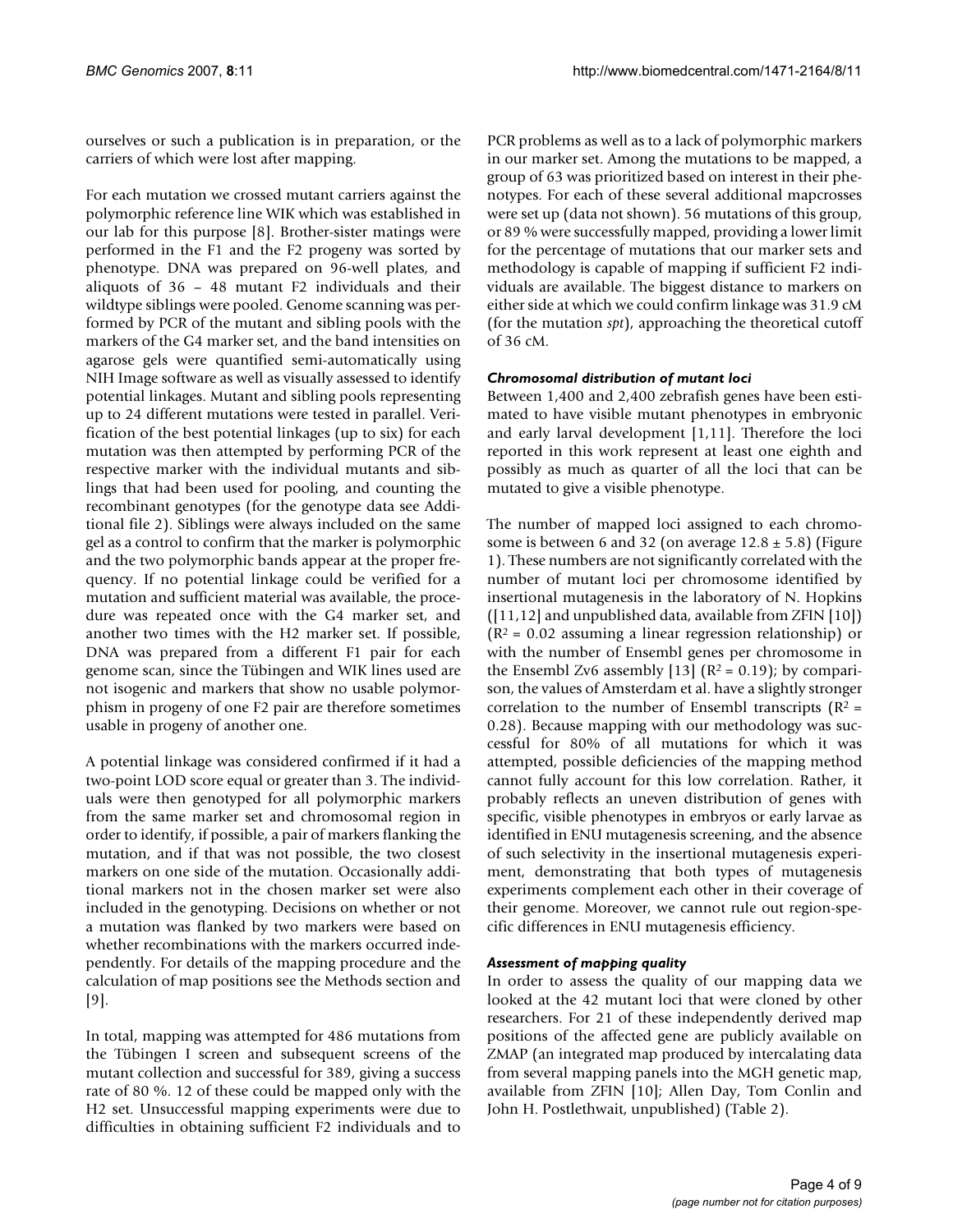

# Figure 1

**Distribution of mapped mutations among the zebrafish chromosomes**. Light blue, ENU mutations mapped in the present work. Purple, insertional mutations from the laboratory of N. Hopkins ([11][12] and unpublished data, available from ZFIN [10]), shown for comparison. Numbers for insertional mutations were obtained by searching ZFIN for mutations with a "hi" designation assigned to each linkage group and eliminating multiple hits of the same gene as well as mutations with ambiguous chromosomal assignments. Yellow, Ensembl genes predictions for each chromosome (× 100) (Ensembl release Zv6, available from Ensembl [13]) The number of mapped mutations or genes is indicated on the vertical axis, the linkage group (LG) number on the horizontal axis.

A comparison of the linkage group assignments shows that two of the 21 genes (*frs*/*slc25a* and *ovl*/*ift88*) are assigned to a different linkage group by ZMAP, in both cases based on results from the Heat Shock (HS) panel [14-16]. However, several published linkages to genetic markers support our linkage group assignment of *frs*/ *slc25a* [17] while our assignment of *ovl/ift88* is supported by the T51 panel (as shown on the ZFIN website) and by the latest version of the HS map [18]. In conclusion, none of our linkage group assignments is conclusively contradicted by gene mapping.

Next we compared the map positions of the mutations with those of the genes on ZMAP (using the median of the ZMAP positions if a gene was placed on more than one mapping panel). If we assume the gene positions to be correct, we obtain a standard error of our mutant map positions of 6.1 cM. Further assuming a normal distribution of errors, we can predict that approximately 95 % of the genes should be within 12.2 cM (two standard errors) of the rough mapping position of the mutation. Indeed, 17 out of the 19 genes mapped on the same chromosome (90 %) are within two standard errors of the mutation, and 16 out of 19 (84 %) within one standard error. Actually both mutation and gene mapping contribute to the observed errors to an unknown degree, so that 6.1 cM merely represents an upper limit for the standard error of our mapping procedure.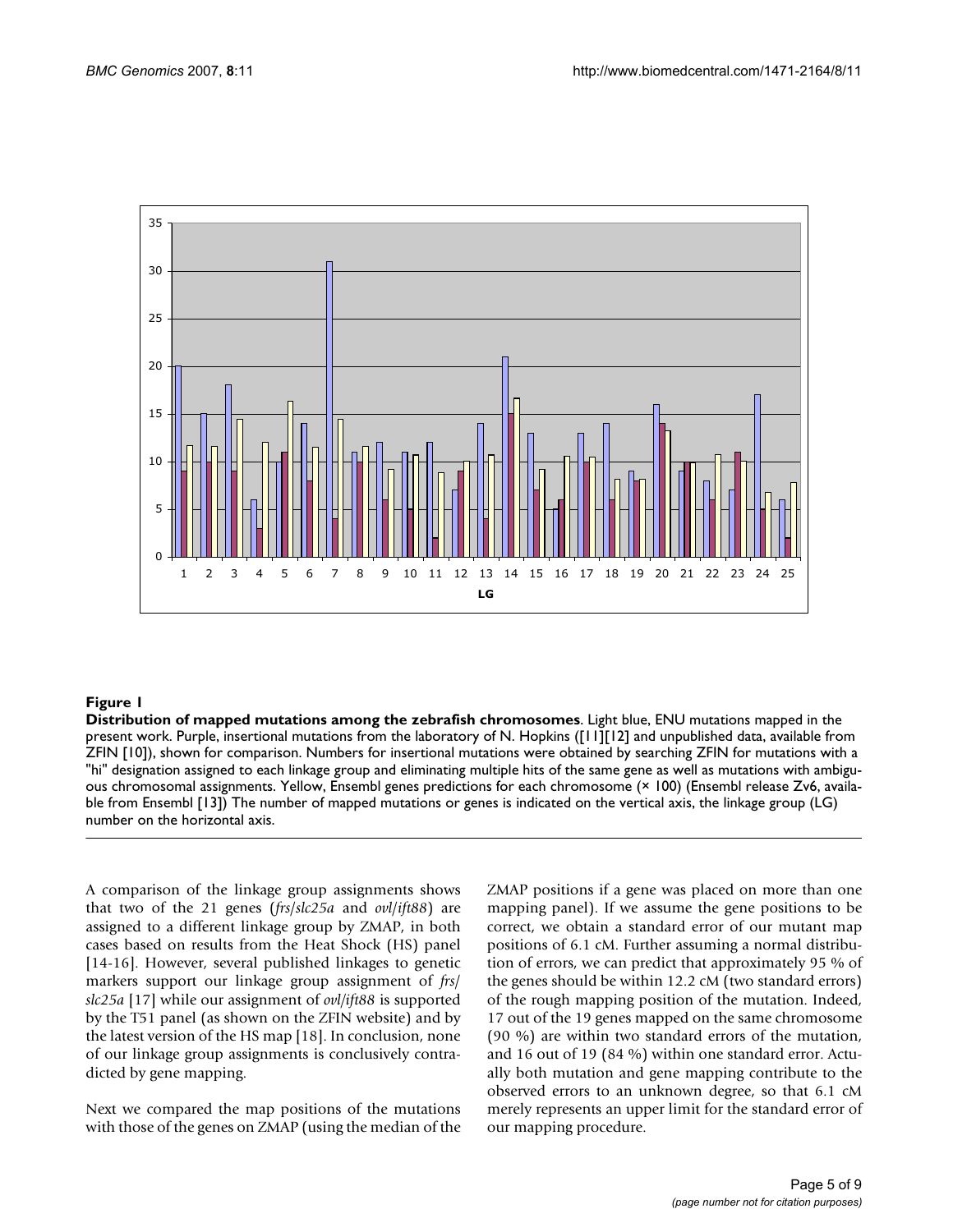| Abbr. | <b>Allele</b> | LG              | Pos. | Gene                       | Gene Pos. | <b>Panels</b>         | Diff.    |
|-------|---------------|-----------------|------|----------------------------|-----------|-----------------------|----------|
| acc   | tg206         | 3               | 52.3 | atp2al                     | 54.00     | T51, HS               | $-1.70$  |
| boz   | th $211$      | 15              | 57.3 | dharma                     | 57.77     | <b>LN54, HS</b>       | $-0.47$  |
| cdy   | te216         | $\mathbf{H}$    | 0.5  | slc11a2                    | 0.00      | HS                    | 0.50     |
| con   | tf18b         | 20              | 96.2 | disp I                     | 98.57     | HS                    | $-2.37$  |
| dtr   | tm276b        | 6               | 85.3 | gli I                      | 85.40     | MGH, HS               | $-0.10$  |
| eya l | tm90b         | 24              | 36.2 | eya l                      | 42.90     | LN54, T51             | $-6.70$  |
| frs   | tg280a        | 8               | 82.2 | slc25a37                   | [LG17]    | $HS$ <sup>a</sup>     | n.d.     |
| ika   | tml27c        | 4               | 33.0 | $f$ gf $24$                | 34.97     | T5I.                  | -1.97    |
| kgg   | tl240a        | 4               | 57.2 | cdx4                       | 56.00     | T51, HS, MOP          | 1.20     |
| mfn   | tc263         |                 | 37.2 | tll I                      | 37.10     | MGH, HS               | 0.10     |
| mib   | ta52b         | 2               | 20.9 | mib                        | 35.54     | T5 I                  | $-14.64$ |
| mon   | tg234         | 8               | 42.5 | trim33                     | 52.85     | <b>HS, T51</b>        | $-10.35$ |
| mot   | tm303c        | 16              | 41.6 | $e$ <sub>p</sub> $b$ 4 $l$ | 46.90     | T5 I                  | $-5.30$  |
| nic   | dtbn12        | 6               | 31.1 | chrna l                    | 43.62     | HS, T51, MOP, LN54    | $-12.52$ |
| oep   | tz257         | $\overline{10}$ | 20.0 | oep                        | 12.20     | LN54, T51             | 7.80     |
| ovl   | tz288         | 9               | 50.I | ift88                      | [LG13]    | HS b                  | n.d.     |
| ris   | tb237         | 17              | 47.9 | sptb                       | 45.50     | HS, MGH               | 2.40     |
| sþt   | tm41          | 8               | 94.2 | tbx16                      | 96.03     | <b>T51, LN54, MOP</b> | $-1.83$  |
| suc   | tf216b        | 19              | 20.9 | edn l                      | 11.90     | <b>MGH, LN54, T51</b> | 9.00     |
| ubo   | tp39          | 16              | 24.2 | prdml                      | 28.08     | LN54                  | $-3.88$  |
| you   | ty97          | 7               | 40.5 | scube2                     | 37.90     | <b>HS</b>             | 2.60     |

**Table 2: Comparison of mutant and gene positions**

Map positions of mutations that were mapped in our project and cloned by other researchers are shown together with the ZMAP positions of the affected genes (publicly available from ZFIN [10]). The gene positions originate from several mapping panels: MGH [5] [6] [7]; Heat Shock (HS) [14] [15] [16], T51 [26] [27] [28] (Yi Zhou and Leonard Zon, unpublished data); LN54 [29] [30]; and Mother of Pearl (MOP) [31]. References to the original publications of the individual genes are not included here due to space constraints, but are likewise available from ZFIN. The map positions were subsequently intercalated into the MGH genetic map to produce the integrated ZMAP (Allen Day, Tom Conlin and John H. Postlethwait, unpublished). If a gene was mapped on more than one panel, the median position is shown. Only genes or gene-encoded markers directly placed on ZMAP are shown (rather than genes mapped through genomic clones or linked markers). Such data are available for 21 genes out of the 42 that are known to correspond to mutations in Additional file 1. Allele: allele designation; Abbr.: mutant abbreviation; LG: linkage group; Pos.: map position (cM distance from the top of the LG); Gene: gene symbol; Gene Pos.: Median gene position on ZMAP (cM distance from the top of the LG); Panels: mapping panels on which the gene was mapped; Diff.: difference between mutant and gene positions (cM). a Assignment to LG8 supported by published marker linkages [17]. **b** Assignment to LG9 supported by the T51 panel (as shown on the ZFIN website) and by the latest version of the HS map [18].

# **Conclusion**

We have obtained rough map positions for over 300 zebrafish mutants with an accuracy of approximately 6 cM and thereby validated the usefulness of our methodology for rapid, systematic and inexpensive microsatellite mapping of zebrafish mutations. The dataset that we have produced is a first step towards identification of the genes affected by the 277 mutations that are not yet cloned.

In candidate gene approaches, our data can substantially narrow down the number of candidate genes, since on the order of 99 % of the genome are outside the two-standarderrors confidence limit of our map positions. Positional cloning approaches in the absence of obvious candidate genes will still require fine mapping by genotyping of additional individuals and identification of more closely linked markers, using the flanking markers identified by us as starting points. Particularly thorough fine-mapping is required in centromeric regions because the genetic recombination rate is often several-fold reduced in such regions [19], an effect that can be easily observed in the zebrafish by comparing the genetic map and the radiation

hybrid map [9]. Nevertheless, we expect our map positions to be useful even without knowledge of the affected genes, as they can suggest allelism of mutations with a similar phenotype identified in future screens.

We have found that a relatively small number of microsatellite markers is sufficient to scan almost the entire genome and that the experimental procedures are robust and easy to perform. Other methods that have been proposed for the mapping of mutant loci in the zebrafish include half-tetrad analysis with microsatellite markers, genome scanning with SNPs and microarray based SNP mapping. While half-tetrad analysis requires only 25 markers to obtain a linkage group assignment [20-22], it has the disadvantage that gynogenetic diploid fish must be generated first, which makes this approach less convenient for high-throughput analysis. In the course of the ongoing zebrafish genome project, more than 50,000 SNPs have been identified [23] offering an enticing alternative to microsatellite markers, but SNP genotyping is far more costly than the agarose based method employed by us. Genotyping of SNPs in a bulked segregant panel is also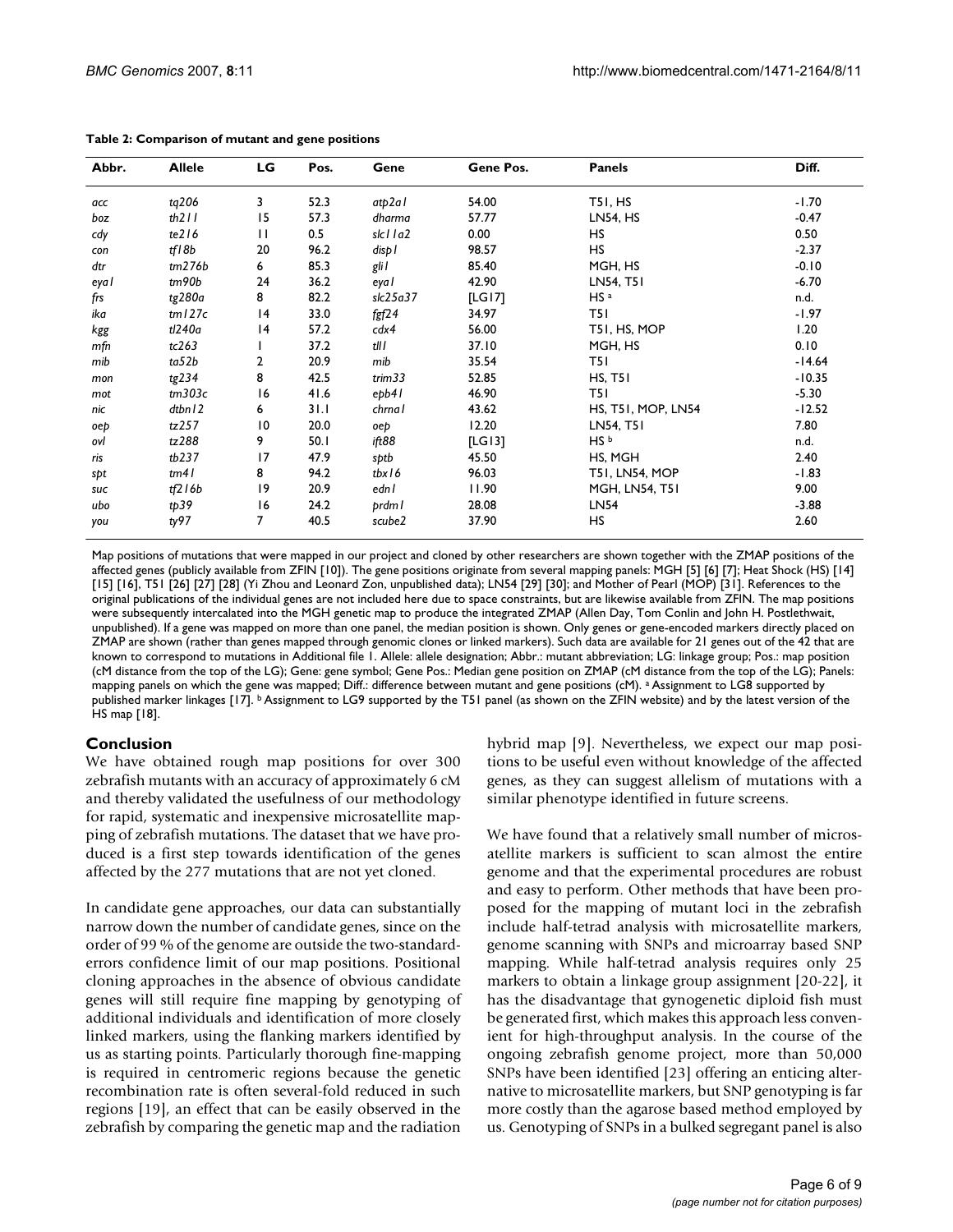possible by microarray hybridization [24]. However, the SNPs identified to date are specific to the strains they were developed from and may not be informative in mapcrosses performed with different strains (such as ours). Furthermore such a microarray experiment replaces only two steps in our mapping procedure, namely the pooled PCR and its associated gel run, which represent only a minor part of the total mapping effort, as compared to fish breeding, sorting of F2 embryos and confirmation of the bulked segregant results by genotyping of F2 individuals. Future microarray based approaches may make it possible to dispense with the genotyping of individuals entirely, provided that a very large number of SNPs can be multiplexed in a single microarray hybridization such that it immediately provides a reliable map position. Meanwhile, genome scanning with microsatellite markers remains the method of choice as it is equally suitable for the mapping of individual mutations by laboratories with limited genomics resources, and for high throughput projects such as ours.

# **Methods**

# *Fish breeding*

Mapcrosses were set up between mutant carriers and the laboratory reference line WIK [8] and brother-sister matings were performed between F1 individuals following standard laboratory procedures [25].

# *DNA preparation*

F2 embryos were sorted by phenotype and stored in Eppendorf tubes with 100 % MeOH at -70°C until use. Single embryos were arrayed on a 96-well microtiter plate with a glass Pasteur pipette. The MeOH was evaporated on a PCR block at 70°C and 25 μl of 1.7 mg/ml Proteinase K in  $1 \times$  TE was added to each well. The plate was covered with sealing film and heated to either 55°C or 70°C for 240 min and to 94°C for 10 min in a thermocycler. 10 μl of each of the sibling and mutant lysates was pooled and  $45$  µl sterile ddH<sub>2</sub>O was added to the remainder. Plates were stored at -20°C.

# *Genotyping*

PCR was initially performed on mutant and sibling pools for genome scanning, and subsequently on the individuals that had been used for the pooling in order to confirm potential linkages to specific markers. 20 μl PCR reactions were set up from 14.28 μl of reaction mix (2 μl of 10  $\times$ PCR buffer, 0.04 μl each of 100 mM dATP, dCTP, dGTP and dTTP, 12.12 μl water), 0.16 μl each of 20 mM forward and reverse primer, 0.4 μl of 5U/μl Taq polymerase, and 5 μl of template DNA. 10 × PCR buffer contained 100 mM Tris-HCl (pH 8.3), 500 mM KCl, 15 mM MgCl<sub>2</sub> and 0.1 % (w/v) gelatin. All pipetting was done with a Biomek 2000 robot. Cycling was carried out by initially denaturating at 94°C for 2 min, 35 cycles of denaturation at 94°C for 30

sec, annealing at 60°C for 30 sec and extension at 73°C for 1 min, and a final extension at 73°C for 5 min. 5 μl of 6 × loading buffer were added to each sample, and electrophoresis was carried out at 200 V for 45 min in 1 × TBE buffer, on 2 % agarose gels. Gels were imaged and scored semi-automatically with NIH Image and a set of customdesigned macros.

# *Calculation of map positions*

Distances between mutations and markers were calculated by determining the recombination fraction in the mutant F2 individuals and applying the Kosambi mapping function. Linkages with a two-point LOD score equal or greater 3 were regarded as significant.

In order to place a mutation in the genetic interval between the closest marker and another linked marker we determined whether recombinations for both of them were correlated. For this purpose we considered only single recombinants for the closest marker, i.e. heterozygotes. If the majority of these were heterozygous for the second marker we regarded the recombinations as uncorrelated and placed the mutation in the interval between the markers. Otherwise we placed the mutation outside the interval in the direction opposite from the second marker.

Assuming complete meiotic interference, i.e. only a single recombination event per chromosome, all recombinants for the first marker should be either non-recombinant for the second marker if the markers flank the mutation, or heterozygous if both markers are on the same side of the mutation. In our data approximately half of the mutations gave results in between these extremes. This may be due to occasional contaminations of the PCR assays but also to less than complete meiotic interference, which would allow a second recombination in the same individual. We therefore did not eliminate any contradictory individuals from the calculation of genetic distances as they may represent a genuine second recombination.

If a mutation could be placed in an interval between two markers, a map position was calculated by scaling the observed distances between the mutation and the markers so as to fit into the published distance between the markers. In the remaining cases only the distance to the closest marker was used to calculate the map position. A File-Maker Pro 5 database was used to store the scoring data and perform the calculations [9]. The latest version of the MGH map, available through ZFIN [10], was used as a reference for calculating map positions.

# **Authors' contributions**

RG implemented the mapping approach, supervised the project, analysed the results and drafted the manuscript.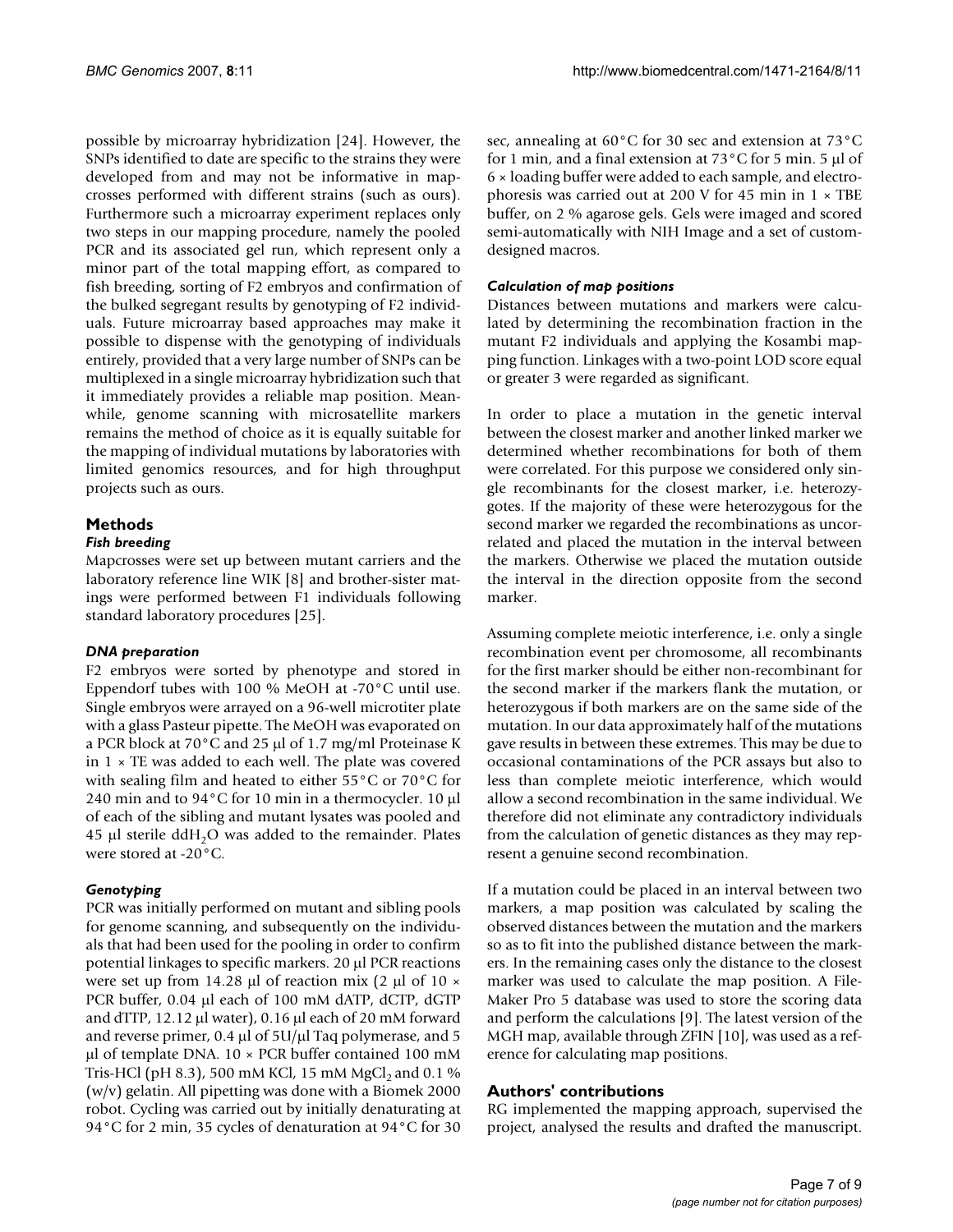CNV initiated and supported the project. The remaining authors contributed equally to fish breeding and sorting by phenotype, PCR reactions and electrophoresis and scoring of gel images. GJR, BR and ER also evaluated the polymorphism of microsatellite markers for the selection of marker sets. All authors read and approved the final manuscript.

#### *Note added in proof*

For the following mutations, still listed as uncloned in Additional file 1, the corresponding genes have been reported by other researchers: beo, blu, hap, leo, obe, san, stu. For references see the ZFIN database [10].

# **Additional material**

# **Additional file 1**

*Mapping results. Listed are 319 mutant loci identified in the ENU-based Tübingen I mutagenesis screen [1,2] and subsequent screening among the mutant collection. Descriptions of all listed mutations are available from the ZFIN database [10]. The list includes 42 mutations for which the corresponding gene was identified by other researchers according to ZFIN. References to the original publications are not included due to space constraints, but are likewise available from ZFIN. We recognize the priority of mapping results already published for these 42 mutations, but include the mutations here as controls for our mapping data (see Table 2). Allele: allele name. Abbr: mutant abbreviation (or "*unm*" for unnamed mutant). LG: linkage group. Pos: map position deduced from the two markers listed further to the right, in cM from the top of the linkage group. Gene: symbol of the corresponding gene as listed by ZFIN (or "n.d." if not identified). Marker1: closest marker. Marker2: closest marker on the other side of the mutation (if available) or second closest marker on the same side. Pos1, Pos2: marker position on the MGH map, in cM from the top of the linkage group. Dis1, Dis2: distance between mutant locus and marker, in cM. LOD1, LOD2: LOD score for two-point linkage between the mutant locus and marker ("inf" for infinite if no recombinants were found). n1, n2: number of F2 individuals successfully scored. \* Marker 2 was determined to be on the same side of the mutant locus as marker 1, since the majority of recombinants for marker 1 is also recombinant for marker 2. However, no usable marker was found on the other side. In these cases only the distance from marker 1 is used to calculate the map position. \*\* One of the F1 individuals is homozygous for marker 2, allowing only recombinations in the other individual to be scored. Such linkages are listed in order to support chromosomal assignments if no other usable marker was found. However, the distances are not comparable to the sexaveraged map because male and female recombination rates differ to an unknown extent. In these cases the mutation is placed at the position of marker 1. \*\*\** ali *and* bxe *have ambiguous positions because marker 1 and marker 2 are on the same side of the mutant locus and the distance to both markers is the same. Thus,* ali *can be placed either at 107.5 or 134.0 cM from the top of LG21, and* bxe *either 34.7 or 78.7 cM from the top of LG13.*

Click here for file

[\[http://www.biomedcentral.com/content/supplementary/1471-](http://www.biomedcentral.com/content/supplementary/1471-2164-8-11-S1.csv) 2164-8-11-S1.csv]

# **Additional file 2**

*Genotypes. This file lists the scoring results of individual F2 fish that were used to determine the map positions of the mutations. Row: template plate row, identifies the individuals scored; one row of the file corresponds to two rows of wells on a microtiter plate. Abbr: mutant abbreviation. Allele: mutant allele. Marker: marker name. Genotypes: 24 genotypes, encoded as follows: "1", homozygous for the upper band (which may be either Tü or WIK, dependent on the marker and F1 cross), "2", homozygous for the lower band, "3", heterozygous, "0" or "-", not determined (bad gel lane or microtiter well, respectively).*

Click here for file

[\[http://www.biomedcentral.com/content/supplementary/1471-](http://www.biomedcentral.com/content/supplementary/1471-2164-8-11-S2.csv) 2164-8-11-S2.csv]

# **Acknowledgements**

This paper is dedicated to the memory of two deceased colleagues: Pascal Haffter, who conceived the large-scale mapping approach and initially supervised the project; and Ulrike Martyn, who contributed to the experimental work. For contributions to the experimental work we are also indebted to Claudia Bernardo de Oliveira, Katy Hingst, Tüzer Kalkan and Jeremy Keenan. We would like to thank Hans-Georg Frohnhöfer (Tübingen zebrafish stockcenter) for providing mutant carriers for mapcrosses and for information on allele nomenclature and availability. This work was supported by the German Human Genome Project (DHGP Grant 01 KW 9627 and 01 KW 9919).

# **References**

- 1. Haffter P, Granato M, Brand M, Mullins MC, Hammerschmidt M, Kane DA, Odenthal J, van Eeden FJ, Jiang YJ, Heisenberg CP, Kelsh RN, Furutani-Seiki M, Vogelsang E, Beuchle D, Schach U, Fabian C, Nüsslein-Volhard C: **[The identification of genes with unique](http://www.ncbi.nlm.nih.gov/entrez/query.fcgi?cmd=Retrieve&db=PubMed&dopt=Abstract&list_uids=9007226) [and essential functions in the development of the zebrafish,](http://www.ncbi.nlm.nih.gov/entrez/query.fcgi?cmd=Retrieve&db=PubMed&dopt=Abstract&list_uids=9007226) [Danio rerio.](http://www.ncbi.nlm.nih.gov/entrez/query.fcgi?cmd=Retrieve&db=PubMed&dopt=Abstract&list_uids=9007226)** *Development* 1996, **123:**1-36.
- 2. Haffter P, Odenthal J, Mullins MC, Lin S, Farrell MJ, Vogelsang E, Haas F, Brand M, van Eeden FJM, Furutani-Seiki M, Granato M, Hammerschmidt M, Heisenberg CP, Jiang YJ, Kane DA, Kelsh RN, Hopkins N, Nüsslein-Volhard C: **Mutations affecting pigmentation and shape of the adult zebrafish.** *Dev Genes Evol* 1996, **206:**260-276.
- 3. Michelmore RW, Paran I, Kesseli RV: **Identification of markers linked to disease-resistance genes by bulked segregant analysis: a rapid method to detect markers in specific genomic regions by using segregating populations.** *Proc Natl Acad Sci U S A* 1991, **88(21):**9828–32.
- 4. Ruyter-Spira CP, Gu ZL, Van der Poel JJ, Groenen MA: **[Bulked seg](http://www.ncbi.nlm.nih.gov/entrez/query.fcgi?cmd=Retrieve&db=PubMed&dopt=Abstract&list_uids=9057223)[regant analysis using microsatellites: mapping of the domi](http://www.ncbi.nlm.nih.gov/entrez/query.fcgi?cmd=Retrieve&db=PubMed&dopt=Abstract&list_uids=9057223)[nant white locus in the chicken.](http://www.ncbi.nlm.nih.gov/entrez/query.fcgi?cmd=Retrieve&db=PubMed&dopt=Abstract&list_uids=9057223)** *Poult Sci* 1997, **76(2):**386-391.
- 5. Knapik EW, Goodman A, Atkinson OS, Roberts CT, Shiozawa M, Sim CU, Weksler-Zangen S, Trolliet MR, Futrell C, Innes BA, Koike G, McLaughlin MG, Pierre L, Simon JS, Vilallonga E, Roy M, Chiang PW, Fishman MC, Driever W, Jacob HJ: **[A reference cross DNA panel](http://www.ncbi.nlm.nih.gov/entrez/query.fcgi?cmd=Retrieve&db=PubMed&dopt=Abstract&list_uids=9007262) [for zebrafish \(Danio rerio\) anchored with simple sequence](http://www.ncbi.nlm.nih.gov/entrez/query.fcgi?cmd=Retrieve&db=PubMed&dopt=Abstract&list_uids=9007262) [length polymorphisms.](http://www.ncbi.nlm.nih.gov/entrez/query.fcgi?cmd=Retrieve&db=PubMed&dopt=Abstract&list_uids=9007262)** *Development* 1996, **123:**451-460.
- 6. Knapik EW, Goodman A, Ekker M, Chevrette M, Delgado J, Neuhauss S, Shimoda N, Driever W, Fishman MC, Jacob HJ: **[A microsatellite](http://www.ncbi.nlm.nih.gov/entrez/query.fcgi?cmd=Retrieve&db=PubMed&dopt=Abstract&list_uids=9537415) [genetic linkage map for zebrafish \(Danio rerio\).](http://www.ncbi.nlm.nih.gov/entrez/query.fcgi?cmd=Retrieve&db=PubMed&dopt=Abstract&list_uids=9537415)** *Nat Genet* 1998, **18(4):**338-343.
- 7. Shimoda N, Knapik EW, Ziniti J, Sim C, Yamada E, Kaplan S, Jackson D, de Sauvage F, Jacob H, Fishman MC: **[Zebrafish genetic map](http://www.ncbi.nlm.nih.gov/entrez/query.fcgi?cmd=Retrieve&db=PubMed&dopt=Abstract&list_uids=10373319)** [with 2000 microsatellite markers.](http://www.ncbi.nlm.nih.gov/entrez/query.fcgi?cmd=Retrieve&db=PubMed&dopt=Abstract&list_uids=10373319) **58(3):**219-232.
- 8. Rauch GJ, Granato M, Haffter P: **A polymorphic zebrafish line for genetic mapping using SSLPs on high-percentage agarose gels.** *Technical Tips Online* 1997:T01208.
- 9. Geisler R: **Mapping and cloning.** In *Zebrafish, A Practical Approach* Edited by: Nüsslein-Volhard C, Dahm R. Oxford , Oxford University Press; 2002:175-212.